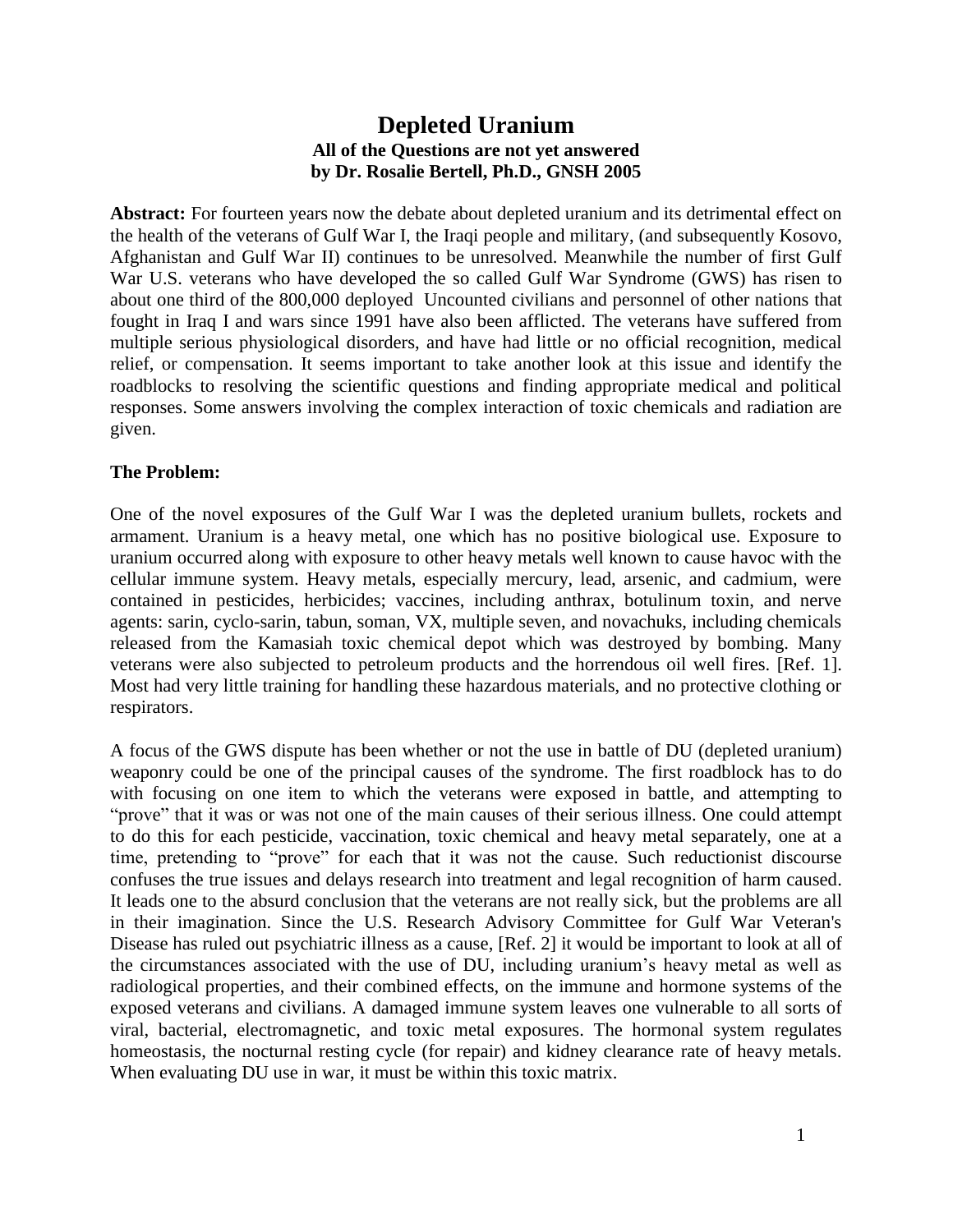#### **Analyzing the Radiological Hazard:**

The widely accepted scientific methodology for analyzing radiation dose-response includes a mathematical model predicting damage to the cellular DNA resulting from a homogeneous spreading of ionizing radiation over the critical organ(s), weighting the organ dose to approximate whole body exposure, and using a risk formula to estimate the expected number of fatal cancers due to that dose. If the expected number of cancer deaths is small, the hazard is declared to be trivial. This methodology assumes that the persons care only about cancer death, have normal physiological health and an intact cellular repair system.

Whether or not homogeneous spread of the energy over the organ in question is reasonable under the circumstances, or whether or not the estimates of the amount of radiation inhaled are accurate in the battlefield, whether the cellular repair system is working, whether the clearance rate for heavy metals in the kidneys is normal, or even whether cancer is meaningful as the biological endpoint of concern for the veterans, makes no difference. These details appear to be irrelevant when applying this "objective" methodology.

We will show that this trusted methodology is especially inappropriate and misleading in the case of Gulf War Syndrome. The mathematical equation contains no terms for dealing with a cellular repair dysfunction, damage to the mitochondrial DNA and synergistic effects with toxic metals, halogens and complex nano debris. Airborne nano debris is especially difficult to measure since it can theoretically remain in the air forever by Brownian motion, or can suffer multiple resuspension events if it does fall to the ground.

#### **Origin of the Physics Methodology:**

Erwin Schrodinger, physicist, published, in 1944, what became one of the most influential monographs of the incipient atomic age. Schrodinger, in his monograph: "What is Life", [Ref.3] gave the central and primary informational role in life to the nuclear DNA. He found it to be the basis of all organic existence, and he explained it well in terms of fundamental physical and quantum principles. This was a brilliant paper, and it was followed later by the Watson and Crick discovery of DNA's method of replication (1953). DNA was spectacular news in the scientific world at the time. However DNA, while central to protein production and human reproduction, failed to describe the many unrelated life support mechanisms, including the tasks of the mitochondrial DNA, which also go into making the cell functional.

The developing science of radiobiology accepted the thesis that nuclear DNA was the essential molecule of radiosensitivity, and this focus has continued to strongly influence decisions about the potential hazard of exposures to ionizing radiation, even in 2005 when nations are called upon to deal with the complex Gulf War syndrome. We now know that cellular organelles, cell membranes and biochemical reactions within the cell are crucial when assessing the simultaneous damage caused by internal radiation, heavy metal contamination, and nano particles.

Also at low doses, many other toxic agents become potentially synergistic or significant<sub>2</sub> This dose-response methodology, developed from studies of high level radiation, appears to work by masking the low dose effects. It is not appropriate for understanding low dose DU exposures because radiation, heavy metals and other toxic chemicals can destroy the functionality of the cellular respiratory system (the mitochondria), disrupt the chemistry of enzymes and hormones, frustrate normal cellular detoxification and repair, and leave the person alive but chronically ill.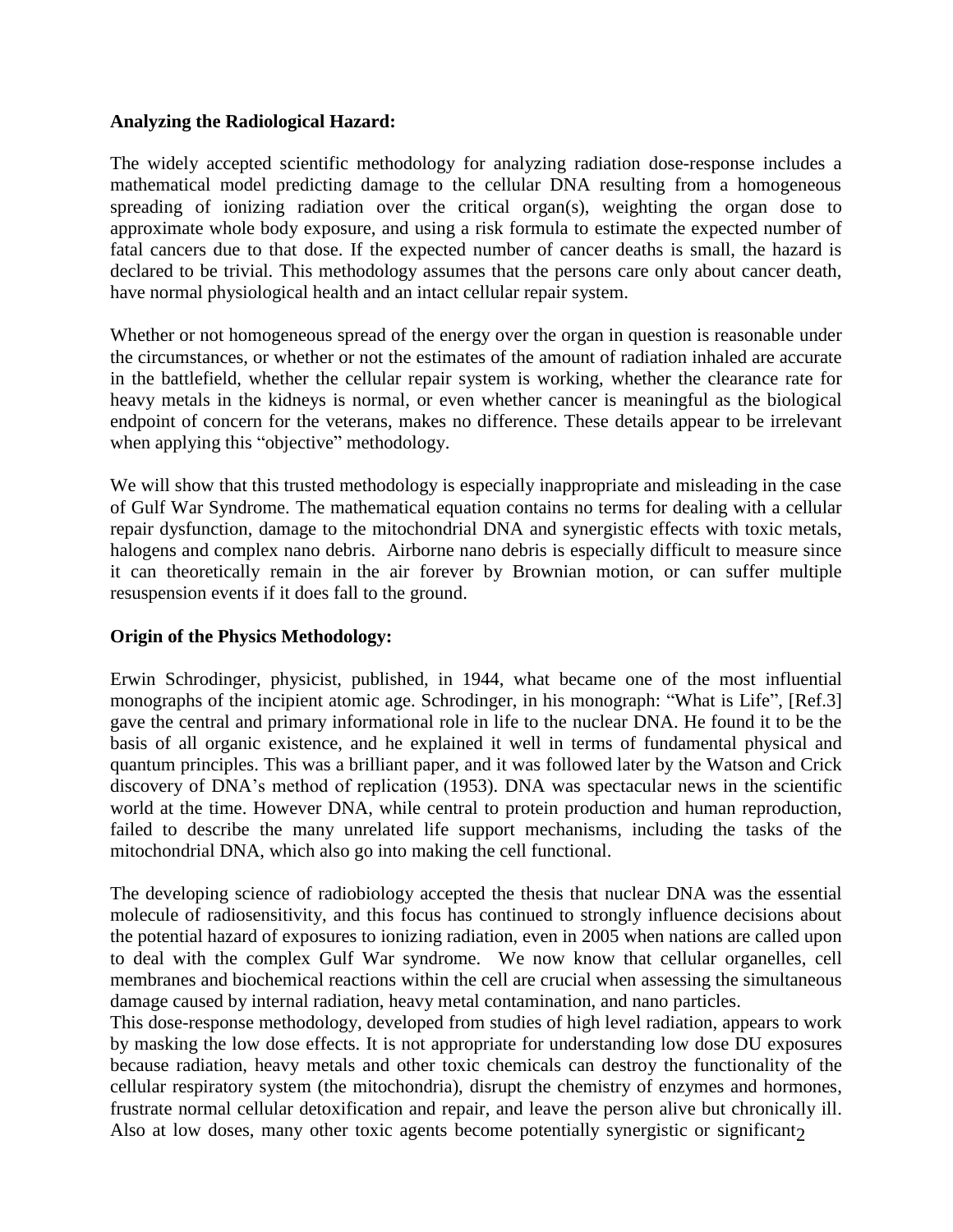confounding variables for any radiation toxic effect. A system approach is more fruitful, and the two most important systems to examine are the cellular immune and hormonal systems

The ionizing radiation exposure in Gulf War I, actually includes, in addition to DU, the exposure to nuclear debris caused by the bombing of the Iraqi experimental nuclear reactors, and spent fuel pools, and radiation from the Doah explosions and six day fire which consumed the DU ordnance stored at the U.S. military depot near the border of Kuwait. There was no one magic radiation dose which comprised all of these many levels of radiation exposure experienced by the military personnel. These various exposures would be cumulative.

# **Details Chemical and Radiological Damage to Cells:**

DU powder is pyrophoric, and spontaneously creates an invisible metal fume (often called an aerosol) when exposed to air friction or impact on a hardened target. The nano particles, when inhaled, can cross the lung-blood barrier, penetrate the cells and provide the maximum dose (contact dose with little self-shielding) causing free radicals and oxidative stress in the cells. Some believe that the oxidative stress caused by uranium's heavy metal properties is even more damaging than its radiological properties. Total oxidative stress causes failure of the cells protective enzymes, leaving the cells vulnerable to viruses and mycoplasma. Damage to the cellular communication system, over-working the mitochondria, heavy metal replacement of magnesium in molecules which are normally anti-oxidants and destruction of the body's repair mechanisms have serious consequences for the body, including tumorogenesis.

Some cellular mechanisms are of interest here. For example: after a protein, sequenced by the DNA, is properly produced by the RNA, it has to undergo a process of folding. This gives it the proper three dimensional shapes that support the functions and chemical reactions in which it will have to participate. Biochemists now believe that proteins do not fold spontaneously into their final, active conformation [ Ref. 4]. Proteins destined to be embedded in the cell membrane, or to secrete, are synthesized in the endoplasmic reticulum of the cell where templates, enzymes and sugars promote some conformations and inhibit others. This is a delicate work with sequential rounds of intricate modifications, overseen by the cell's quality control system. Free radicals can totally disrupt this process, forming unusual molecules, and in the presence of heavy metals, using trace amounts of toxic metals to replace the normal zinc and manganese.

Improperly folded proteins can fail to be routed to the cell membrane or to some gland where, as hormones, they are needed to signal a secretion. Some diseases caused by misrouted proteins include: cystic fibrosis, diabetes insipidus, and cancer.[Ref 5]

Widespread misfolding of proteins can lead to cellular stress, clogging of the system and an accumulation of imperfect proteins. Many scientists now believe that accumulation and aggregation of misfolded proteins, is responsible for neurodegenerative diseases, as well as early onset Alzheimer's, Parkinson's and type II diabetes. In these diseases proteins or protein fragments convert from normal, soluble, conformations to insoluble, sticky fibers called amyloids. These amyloids coalesce into fibrillar aggregates that have a characteristic structure. The insoluble clumps can form either inside or outside of cells. Misfolded proteins are a central pathogenic mechanism, and Gulf War I veterans have manifested many of these symptoms of neurodegenerative diseases.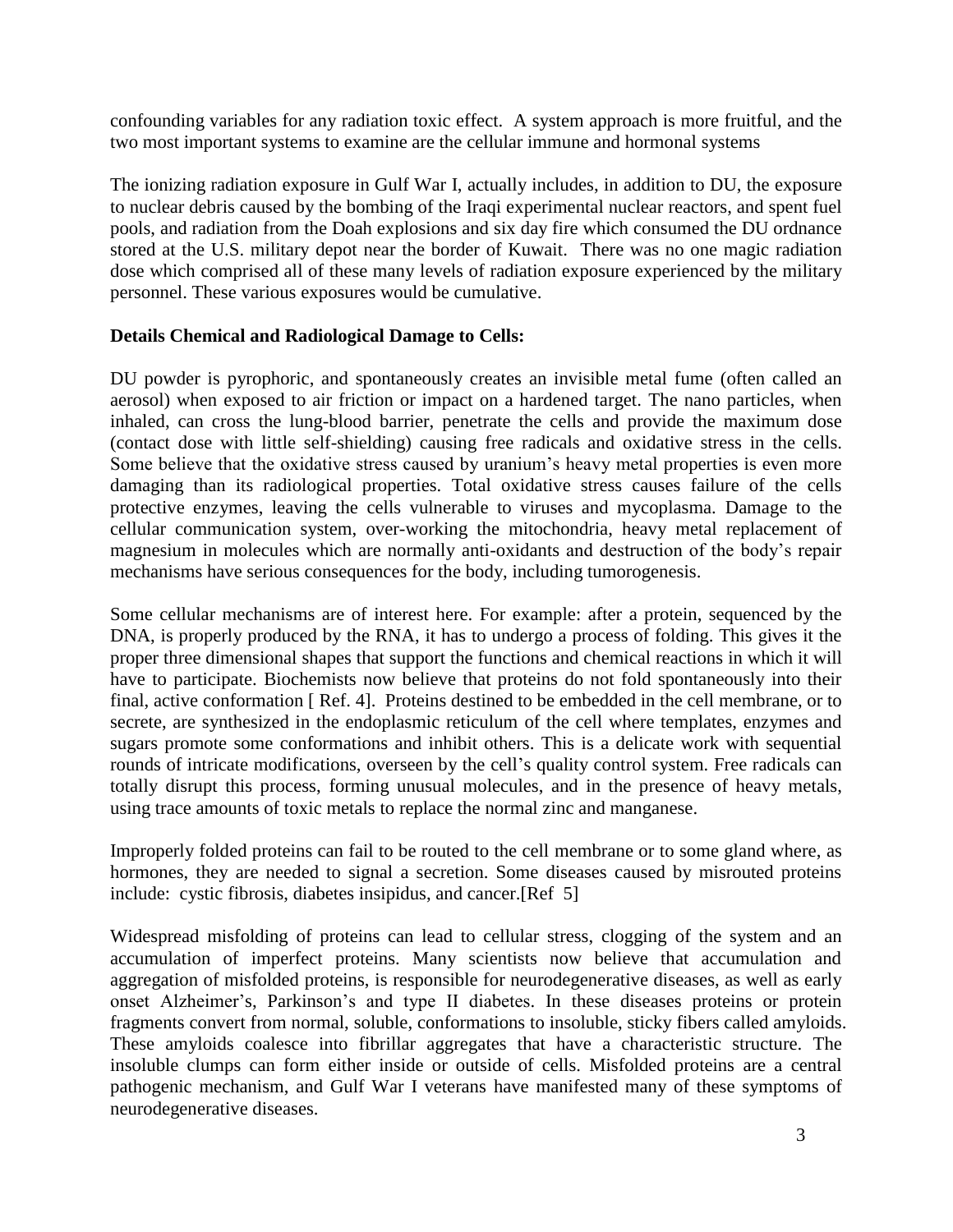### **The Problem of ALS (Lou Gehrig's Disease):**

ALS (Lou Gehrig's disease) is being diagnosed at about two times the expected rate in young Gulf War Veterans relative to veteran's who did not serve in the first Gulf War (confirmed in September 2004 by the Research Advisory Committee for Gulf War Veteran's Disease). Normally ALS is diagnosed after age 55 years, but most of these cases were young. Two thirds of the 40 cases are between 20 and 54. ALS is officially listed as "of unknown cause". However, it seems clearly related to failure of anti-inflammatory and anti-oxidant enzymes, together with mitochondria dysfunction.

Amyotrophic Lateral Sclerosis (ALS) was thought to have been caused by the death of motor neurons. Recent data suggests, however, that neurons don't die, so much as they are killed by surrounding cells called glia. The glia usually support and nourish neurons but they can become dysfunctional and toxic in certain diseases. This process is called "neuro-inflammation". Cytokines are small proteins used to communicate between neurons, and glia cell types [Ref. 6]. Recent data suggests that neuro-inflammation in a mouse model of ALS is caused by dysregulated cytokine signaling. The cytokine signaling is, in turn, regulated by major lipid metabolic pathways. Michael Vickers has documented that even microGray doses of ionizing radiation cause inflammation of the blood vessels, and can initiate the arachidonic cascade with its well known sequel of damaging effects on the body. The lipid arachidonic acid is produced when fatty acids in various states of oxidation mediate inflammatory reactions in the blood and other cells.[Ref. 7] This certainly merits further study since the ALS is a very serious and unexpected outcome for these Gulf War veterans.

An unusually high incidence of Lou Gehrig's and Parkinson's diseases in indigenous populations in Guam and New Guinea suggests a possible correlation between the diseases and local environmental conditions, including high levels of aluminum and low levels of calcium and magnesium in soil and food. As with Alzheimer's, humans with these disorders tend to have high levels of aluminum in some areas of their brains, although it has not been demonstrated that the presence of aluminum in the brain initiates the onset of the diseases. It has been suggested that other possible contributing factors need to be examined more closely including the diet of the Guam population - in particular, the seeds of the false sago palm, which contain a toxic amino acid that causes a condition similar to Lou Gehrig's disease in monkeys - as well as the possibility that the dementia is caused by genetic rather than environmental factors [Ref. 8] Both potential confounding factors were absent in the Gulf War, but exposure to aluminum and depletion of calcium and magnesium were present. Guam is also likely to have received some fallout from Pacific nuclear bomb tests.

#### **Immune and Hormonal Systems Damaged in the Gulf War:**

The DNA of the mitochondria is 16 times more sensitive to radiation then is the DNA of the nucleus. This is because it has no protective histone proteins, like those within the cellular nucleus. [Ref. 9]

another molecule can easily pick up this free electron, causing a chemical reaction, the free $_4$ It is well known and well accepted in the scientific community, that radiation produces free radicals in a living cell, which is composed mostly of water. It does this because of its ionizing energy deposit, which creates an atom or molecule with at least one unpaired electron. Because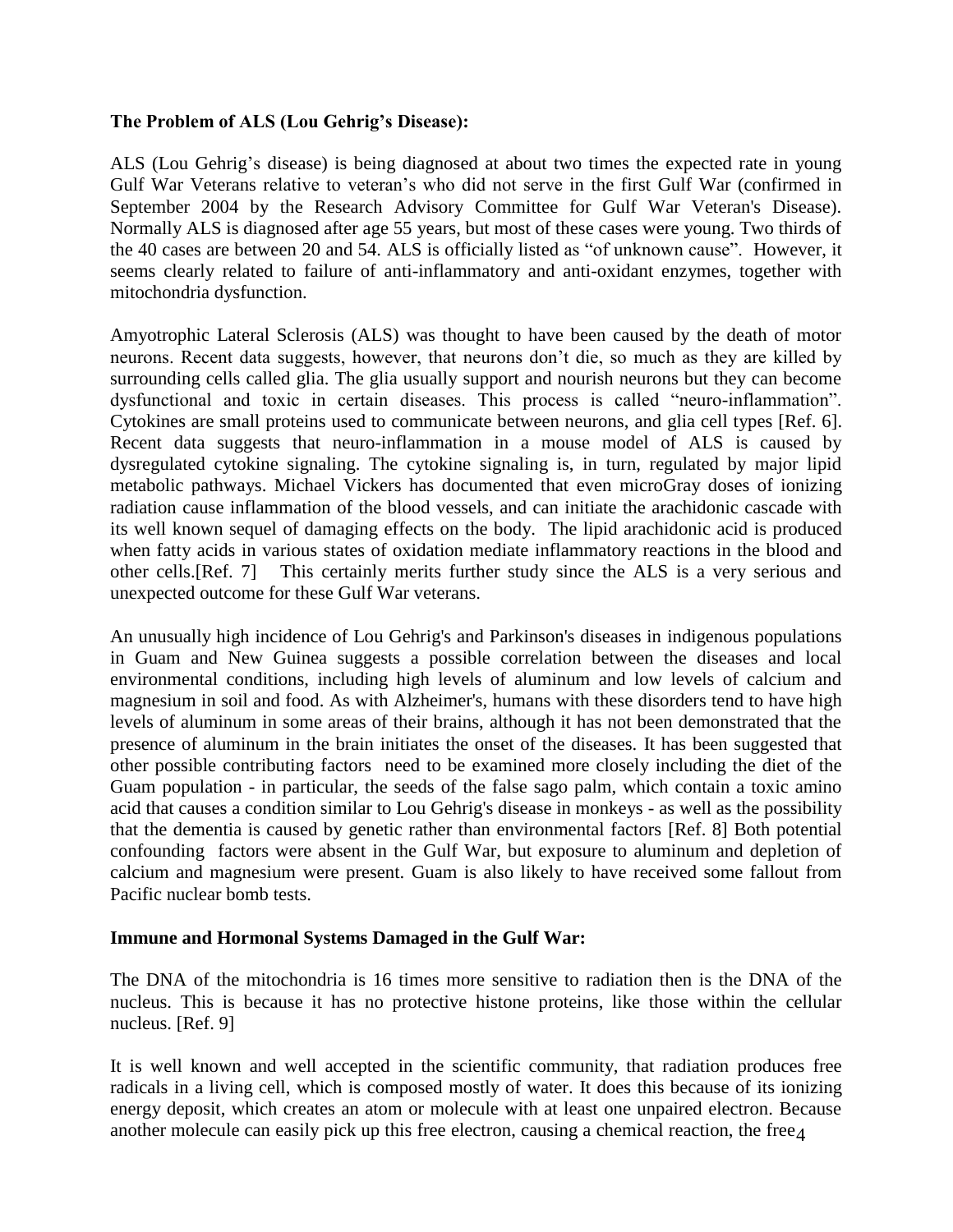radicals can effect dramatic and destructive changes in the cell and in the intercellular fluid. Karl Z. Morgan described this effect as: "a mad man in a library".

All cells of the body contain an endogenous antioxidant in the water soluble part of the cellular fluid which normally deals with free radicals. It is called Glutathione (GSH) and it repairs most cellular structures that are damaged and oxidized by the free radicals. It is also able to detoxify many electrophilic mutagenic threats to the cell. This anti-oxidant function of GSH is normally credited as having cancer protective power since it neutralizes free radicals. Cellular repair mechanisms depend heavily on the presence of GSH in the cells. Another function of GSH is to rid the cells of toxic heavy metals. Heavy metals bind with the GSH, and are carried out of the cell and to the gall bladder, for excretion in bile. This process is a mechanism for depleting the GSH, as well as a mechanism for ridding the cells of heavy metals. Hence heavy metals deplete GSH at the same time it is most need for its protective cell repair and anti-oxidant work.

Individuals may have more or less GSH by nature or exposure history. Yet this is one of the main repair mechanisms on which the physics methodology for calculating radiation dose-response depends for its applicability.

Superoxidase dismutase (SOD) is another chemical, produced by the liver and in the mitochondria of each cell, which acts as an anti-inflammatory, antioxidant enzyme. The body needs zinc, copper and manganese in order to produce sufficient functional SOD. Toxic metals can replace the manganese, making the SOD dysfunctional, or the cell can merely run out of SOD because of over-demand for antioxidants in the mitochondria. Over demand for antioxidants can deplete the manganese needed for protective enzymes in the cell body, leaving it open for viral or bacterial invasion. SOD also has variations in abundance, and can be damaged by a variety of chemicals.

Thus the heavy metal exposure causes oxidative stress that weakens the cellular repair mechanism, which would normally have provided some protection for the military from low dose radiation exposure. Mercury and arsenic are found in pesticides and fungicides, and in vaccines. Nickel is a component of steel, and it can deplete the body's zinc stores, compromising the SOD cellular immune system. These also play parts in the breakdown of cellular functions.

Trace amounts of inhaled or ingested aluminum, from inoculations, aluminum food wrappings, cooking utensils, salt, baking powder, beer and soft drink cans, or other Gulf War sources, can combine with fluorides from hydrogen fluoride released from oil well fires, drinking water, soft drinks (made with fluoridated U.S. water), toothpaste or foods, to form a pseudo hormone, which mimics the thyroid stimulating hormone (TSH),.even confusing medical testing for thyroid dysfunction Hormonal damage to the thyroid and pituitary glands, which regulate the body metabolism, has severe repercussions for every organ system in the body, including the brain. The aluminum fluoride compounds act like the TSH hormone, which regulates the thyroid hormones T-3 and T-4. When persons are subject to trace aluminum and fluoride they exhibit the same symptoms as hyperthyroidism. This pseudo-TSH bypasses the pituitary control of cell metabolism, drives up the mitochondria activity and depletes the Se-GSH in all the cells [Ref. 10] Aluminum fluoride compounds provide another mechanism which interferes with cellular repair of radiation damage.

electronegative effects of the fluorides cause them to bond long term (almost permanently)<sub>5</sub> The aluminum-fluoride compounds do not clear as does the normal TSH. The highly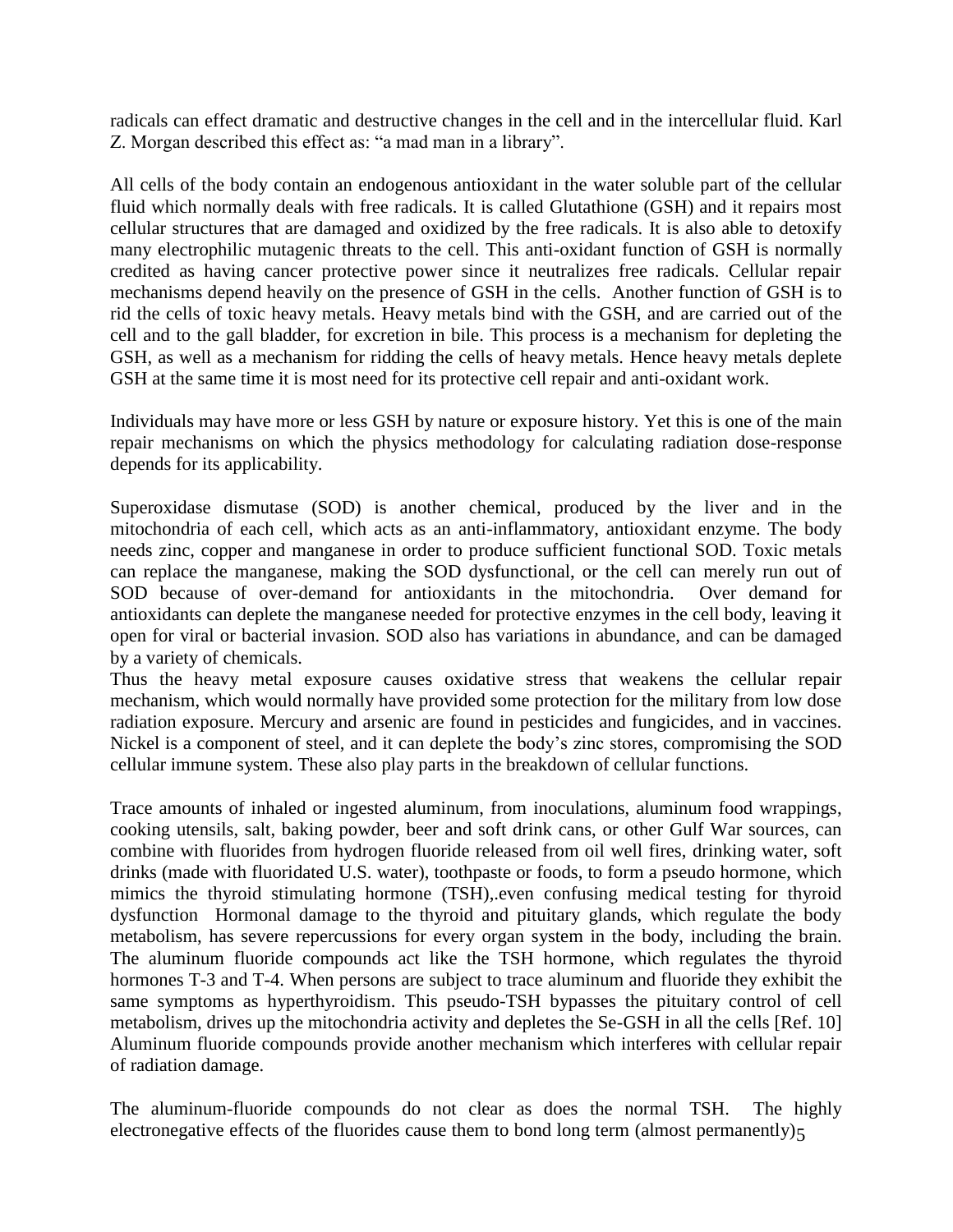to TSH receptor sites of cells. This process highly disturbs the normal pulse and amplitude processes of the pituitary control via TSH, and damages the cellular nocturnal repair processes, over-working GSH within cells. Authentic TSH provides for the normal sleep cycle.

Aluminum-fluoride complexes have been widely used in laboratory investigations for stimulation of various guanine nucleotide-binding proteins. These complexes are able to simulate phosphate groups in many biochemical reactions. Aluminum fluoride compounds are formed in water solutions containing fluoride and traces of aluminum. It is evident that the aluminum fluoride complex is a molecule giving the false information amplified by cell processes of signal transmission, influencing the G-proteins which carry signals from numerous receptors to the cell interior [Ref. 11].

Serious aluminum-fluoride problems have been reported at the St. Regis Akwesasne Indian Reserve, on Cornwall Island, New York State, downwind from the Reynolds Metal Company aluminum smelter; the Marathon Refinery, in Texas City, Texas; Mobil's oil's refinery in Torrance, California (where it involved an oil fire); Sonoco Refinery fire in Tulsa, Oklahoma; Portland, in Victoria, Australia where Alcoa built one of its most modern facilities; and at Oak Ridge Nuclear Laboratory in Tennessee.[Ref. 12] At Oak Ridge, there was an added uranium component. Victims of these environmental disasters reported muscular and skeletal problems, nervous system disorders, anemia, rashes, irritability, high blood pressure and thyroid problems. Heavy metal exposure (including uranium) can cause loss of cellular immunity, autoimmune diseases, joint diseases such as rheumatoid arthritis, and diseases of the kidneys, circulatory system and nervous system. Metals supplant the normal calcium and other minerals in enzymes, and cause these molecules to lose their important functions in the body. Peroxynitrite, a toxic product of the free radicals nitric oxide and superoxide, can also degrade the functions of respiratory enzymes [Ref. 13]] and inactivate mitochondrial superoxide dismutase (Mn-SOD) enzyme. [Ref. 14]. Decline in functional mitochondria is most damaging to those organs that have the highest energy demands per gram of tissue, namely: the heart, kidney, brain, liver and skeletal muscle, in that order [Ref. 15]. These organs become poorly protected from irradiation from circulating uranium particles, as well as various other pathogens.

Failure of cellular immunity leaves the organism vulnerable to virus, bacterial and mycoplasma invasion. Mycoplasma, are small bacterial organisms. Lacking cell walls, they are capable of invading several types of human cells and are associated with a wide variety of human diseases. Three separate laboratories in the United States have identified mycoplasma organisms in patients with Chronic Fatigue Syndrome, and Gulf War Syndrome. The percentage of positives findings for mycoplasma, ranged from 60 to 80%. Research done by Drs. Garth and Nancy Nicolson of the University of Texas M.D. Anderson Cancer center resulted in the discovery of mycoplasma incognitus as the one cause of the symptoms of Gulf War syndrome. Normal laboratory blood tests do not detect mycoplasma incognitus. The only way to detect this mycoplasma is to use a sensitive genetic marker analysis. Even with this method it is still difficult to detect because mycoplasma is found mainly inside the cells and not in body fluids like a conventional bacteria.

Mycoplasma incognitus causes chronic fatigue, recurring fever, night sweats, joint pain, stomach upsets, stomach cramps, headaches, skin rashes, heart pain, kidney pain, thyroid problems, and in extreme cases, autoimmune-like disorders.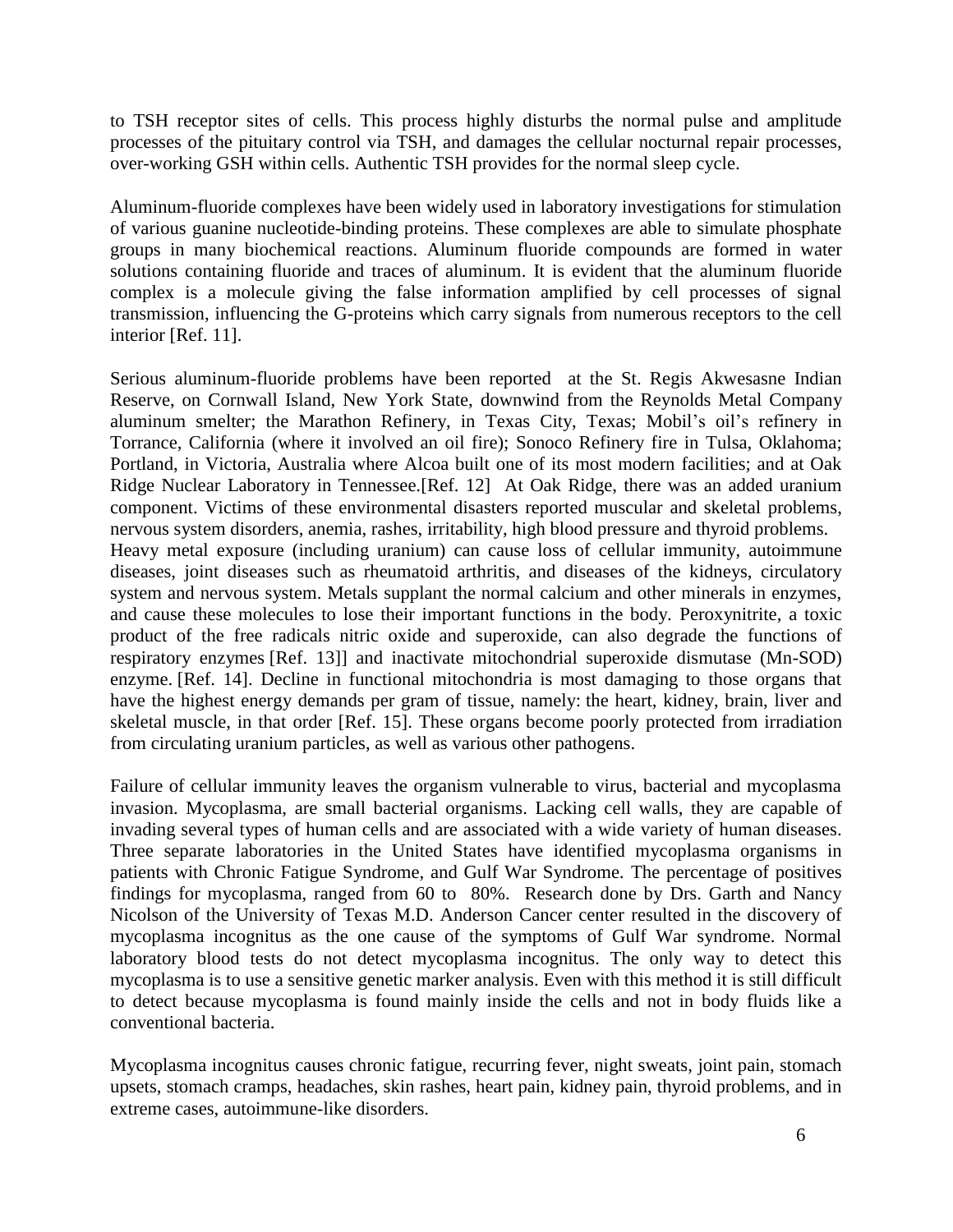Certainly there was nothing normal about the metabolic response of the Gulf War veterans to the radiation injuries from DU. While it is credible that uranium was not responsible for all of the sickness experienced by the veterans, it clearly was not as minimal a component as would be indicated by the mathematical approach used in physics. The mathematical approach cannot predict what DU exposure would cause in this situation, since the chemical reactions are very interdependent, and find no accommodation in the mathematical formula.

### **DU in battle vs. Uranium Oxide in a mine or mill:**

Uranium oxide, as found in uranium mining and milling, has provided most of the information used for official understanding and evaluation of the exposures to DU in first Gulf War [Ref. 16]. DU exposure in war differs, in that uranium oxide in the mining and milling situation is dust, visible particles of, on average, five microns aerodynamic diameter. The aerosolized uranium oxide from a metal fume, produced through air friction or impact on a hardened target in battle, is on the contrary, invisible, of aerodynamic diameter between 1 nanometer and 2.5 micron. Size is an important factor for inhalation. Particles of aerodynamic diameter less than 2.5 micron are able to penetrate into the deep lung alveoli. When the aerodynamic diameters are in the nanometer range, particles easily penetrate the lung-blood barrier.

Another difference between the two situations is that mine uranium is contaminated with radium and radon, while these have been eliminated in DU.

Mine dust is produce at ambient temperatures, while the metal fume is produced at temperatures between 3000 and 6000 degrees Centigrade. Subjecting uranium oxide to more than 3000 degrees Centigrade produces what the UK National Radiation Protection Board (NRPB) refers to as ceramic uranium oxide, which is highly insoluble in the body fluids [Ref. 17]. These high temperatures will also sublimate all other metals and materials which happen to be nearby, caught in the powdered uranium fire: steel, nickel, aluminum, iron, etc. These other debris will also aerosolize and produce nanometer size debris, which can be inhaled. [Ref. 18]

The small size of these particles facilitates uptake into cells and transcytosis across epithelial and endothelial cells into the blood and lymph circulation to reach potentially sensitive targets. These targets include lymph nodes, spleen and heart. Access to the Central Nervous System and ganglia via translocation among axons and dendrites of neurons has also been observed. The greater surface area per mass, compared to larger particles, renders nano size particles more biologically active. [Ref. 19]

The differences in the receptor or host in the mining vs the battlefield environment, has already been discussed.

#### **Human ability to screen out uranium:**

The human body is normally exposed to uranium in food and water at a rate of about 1.9 micrograms a day, but only about 1 to 2%, between 0.019 and 0.038 microgram (19 to 38 nanograms), is absorbed through the intestines. The output of natural uranium in feces is 1.862 to 1.881 micrograms daily. The entire gastro-intestinal tract is considered by physiologists to be external to the body (like the hole in the donut), so this fraction of ingested water and food is not considered to be internal contamination.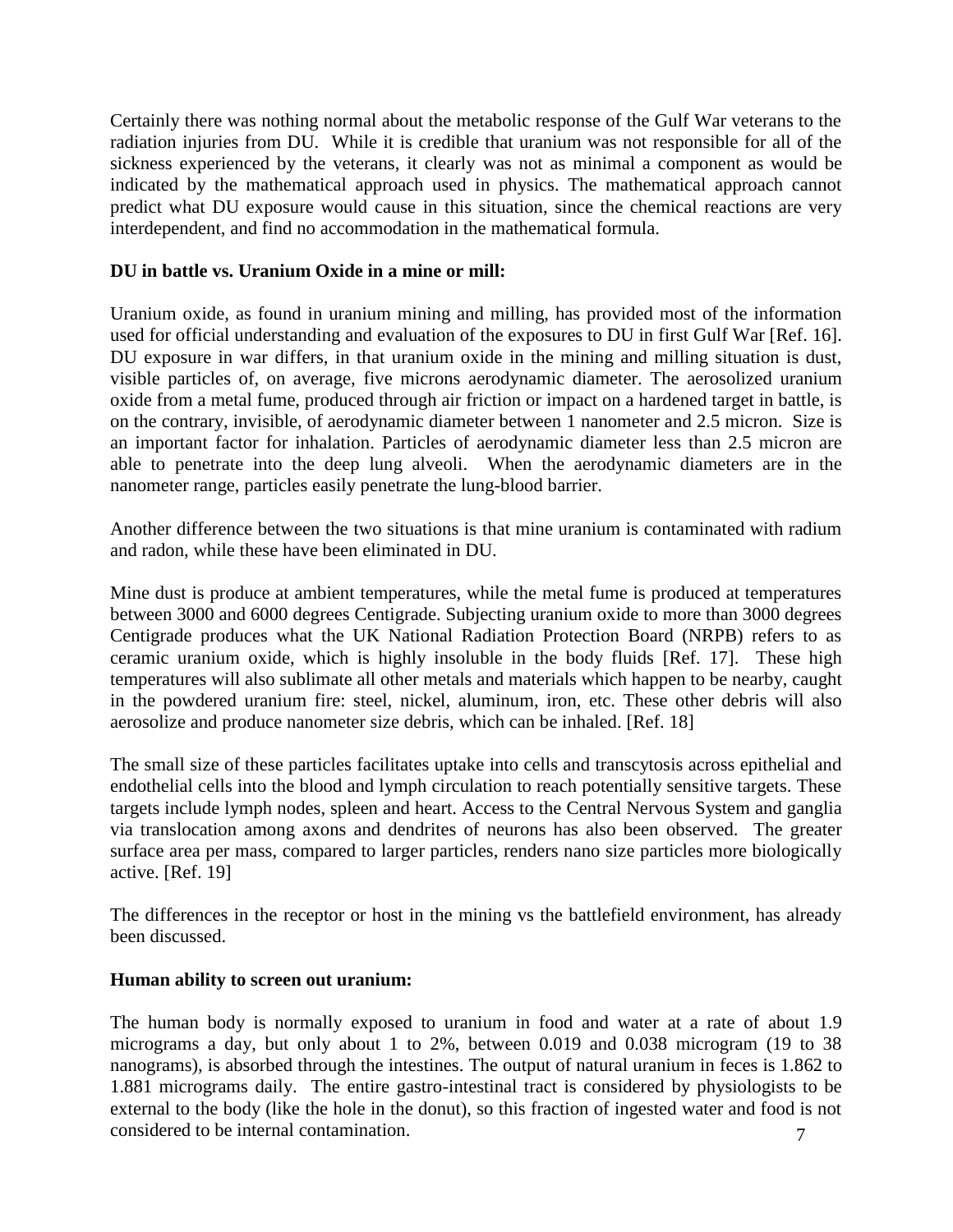The 19 to 38 nanograms of natural uranium, which are absorbed by the intestinal wall, are considered to be internal to the body. They pass through the hepatic portal and are screened by the liver, then are sent either directly to the kidneys to be excreted in urine, or circulate in the blood. Circulating uranium is usually stored in bone, to be excreted at a later time. These results vary according to the solubility of the chemical compounds of uranium in food and water. However these estimates are typical for natural uranium

The human body has an excellent screening system for natural uranium, reducing the ambient average environmental concentration of 1 ppm to 1 ppb internally to the body. However, this GI tract and liver screening system does not operate to screen the uranium or other metals that enter the body through the lungs, are ceramic, and have an aerodynamic diameter in the nanometer range. Gulf War exposures to inhaled DU were likely well above the normal the 19 to 38 nanograms per day, and added considerable stress to the body, regardless of the other stresses present in this toxic war.

Nano particles (whether uranium, steel, iron, or aluminum) pose an especially difficult problem for the body's screening and filtering ability. They pass through the lung-blood barrier, the bloodbrain barrier and the placenta, and they are too small to be captured by the kidney filter and excreted from the body [Ref. 20]. They take a long time to dissolve in the body fluid, and only the dissolved portion can be chemically active or eliminated in urine. Because of the variable times needed for dissolving the ceramics, the negative effects of the heavy metals are ongoing. Ceramic uranium does not lose its radioactive properties.

Another biochemical reaction, namely aluminum fluoride compounds which interference with the thyroid gland as has been noted, will also delay the clearance rate of metals through the kidneys.

Uranium oxide and all nano particles are able to cross the placenta, and these are particularly toxic to the rapidly developing embryo or fetus. At low doses, they damage the fetal brain, causing behavioral problems such as aggressiveness and hyperactivity, congenital malformations and diseases. The under-developed immune system of the fetus is more easily compromised than the immune system in a fully mature adult.

# **The Encyclopedia of Occupational Health:**

The chemical toxicity of chronic uranium contamination has been described in the ILO (International Labour Organization) Occupational Health Encyclopedia as:

pulmonary fibrosis, pneumoconiosis, and blood changes. The red blood count; hemoglobin, erythrocytes and reticulocyte levels in peripheral blood are reduced. Leucopenia may be observed with leukocyte disorders (cytolysis, pyknosis and hypersegmentosis). There may be damage to the central nervous system. Morphological changes in the lungs, liver, spleen, intestines, and other organs and tissues may be found, and it is reported that uranium exposure inhibits reproductive activity and effects uterine and extra-uterine development in experimental animals. Insoluble compounds tend to be retained in tissues and organs for long periods." [Ref. 21]

degrees Centigrade. This is in contrast to ambient temperature of 35 to 45 degrees The temperature of the spontaneous metal fume produced by DU is between 3000 and 6000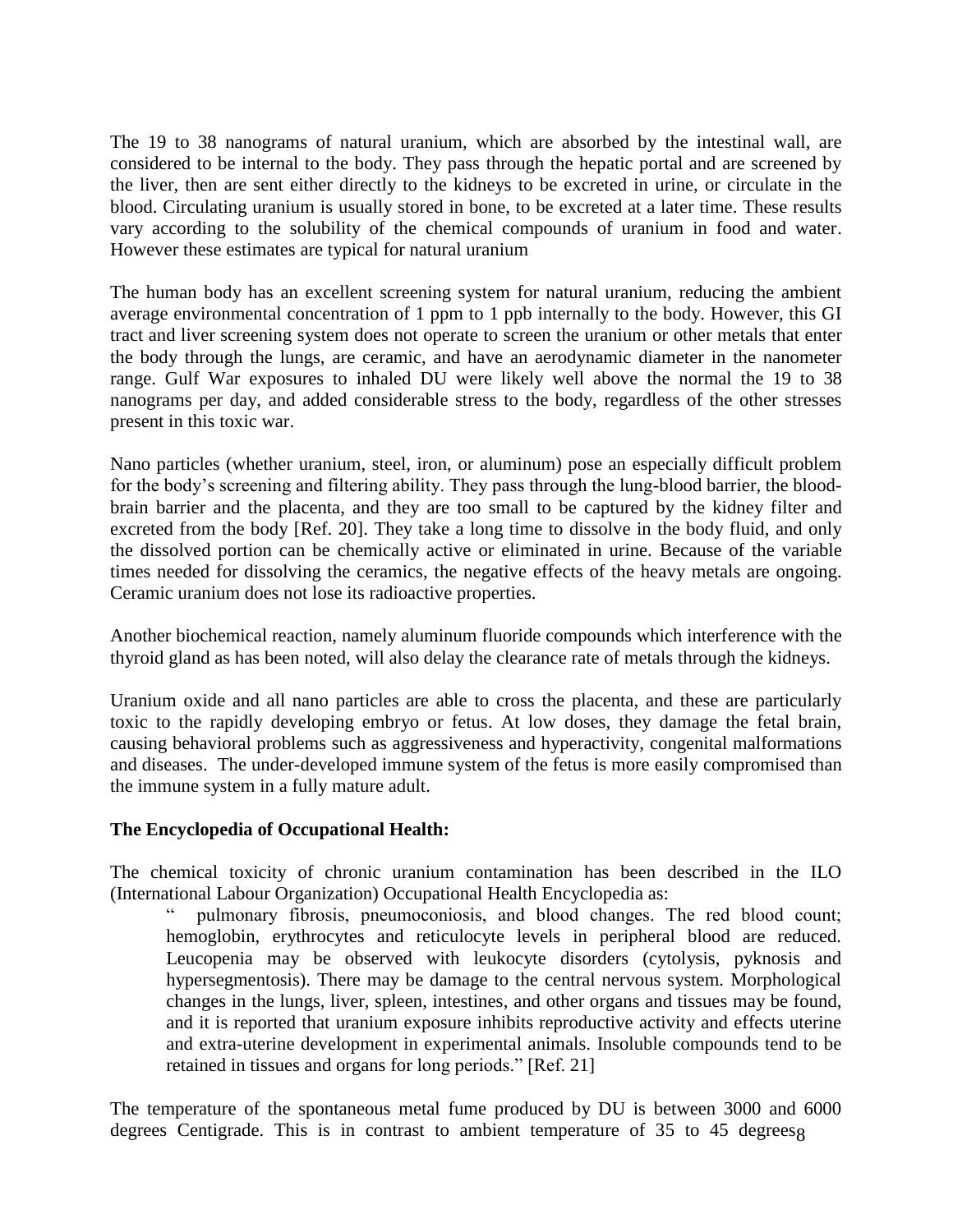Centigrade, or the 575 degree centigrade fire produced by TNT in other wars. At this high temperature the uranium oxide becomes ceramic-like, and insoluble in body fluids. For this reason, once inhaled, it provides a chronic source of uranium irradiation and poisoning within the body.

One microgram (1000 nanograms) of pure  $U_{238}$  has 12.4 atomic transformations (submicroscopic explosions) every second, each giving off one alpha particle with energy between 4.15 and 4.2 MeV [million electron volts] in random directions. It only requires 6 to 10 eV [electron volts] to break the nuclear DNA strand in a cell. In one day, one microgram of DU would release 1,071,000 alpha particles, each with more than four million electron volts of energy; into whatever organ or tissue it was lodged. Assuming that this energy deposit causes an occasional direct hit on nuclear DNA, at a rate thought to be less than that required to increase caner rate, and causes no other damage, is foolish.

### **Calculating Internal Radiation Dose from Ceramic Uranium Oxide:**

I do not believe that the dose from nano particles can be estimated using the physics methodology described above. For one thing, these ceramic nano particles cannot spread homogeneously in an organ. They remain point sources of internal (contact) dose until they dissolve in body fluid. Their small size provides no self-shielding, and the direction of the spray of alpha particles is random. Dose is determined by the strength of the source, distance from the source and duration of exposure. For nano particles exposure may well last a lifetime. Ceramic particles will not bind to the bone, but will continue to circulate in blood and lymph fluid, irradiating blood and lymph vessels. If the ceramic DU does dissolve, it can bind to the phosphate in the DNA, or be stored in bone, irradiating the stem cells for blood formation. DU can easily penetrate the blood-brain and reproductive barriers, contaminating brain tissue, being found in seminal fluid, or in the uterus, damaging the developing embryo or fetus. It is not likely to be filtered out by the kidneys. .

Dr. Hari Sharma, Professor Emeritus from the University of Waterloo, tested some U.S., Canadian and U.K. veterans and Iraqi civilians from Bosra and Baghdad for urine DU about eight to ten years after the 1991 war. His findings, when DU was estimated from an isotopic analysis of the uranium present in a 24 hour urine sample, ranged from 81 to 1340 nanograms DU [Ref 22]. This was surprising to those who trust ICRP (International Commission on Radiological Protection) guidelines predicting a three year biological half-life for insoluble uranium oxide. It was eight to nine years after the exposure to DU had terminated for the military, about three biological half-lives of uranium oxide.

In this prolonged exposure picture, one cannot assume that cellular repair systems and hormonal systems will remain intact and function satisfactorily. Failing repair, radiation damage will be increased, and cancer may well follow.

Damage to the individual person will occur not only from the inhaled DU aerosol but also from all of the other toxic debris which was generated by the DU metal fume. Metal debris in the body, like pieces which come from deteriorating hip implants, dental amalgams, or a breast implant, have clearly been shown to be detrimental. Hence the variety of symptoms reported by the Gulf War I veterans derives from the complexity, variety and persistence of the foreign body invasions from their battlefield environment, not least of which was the DU ordnance.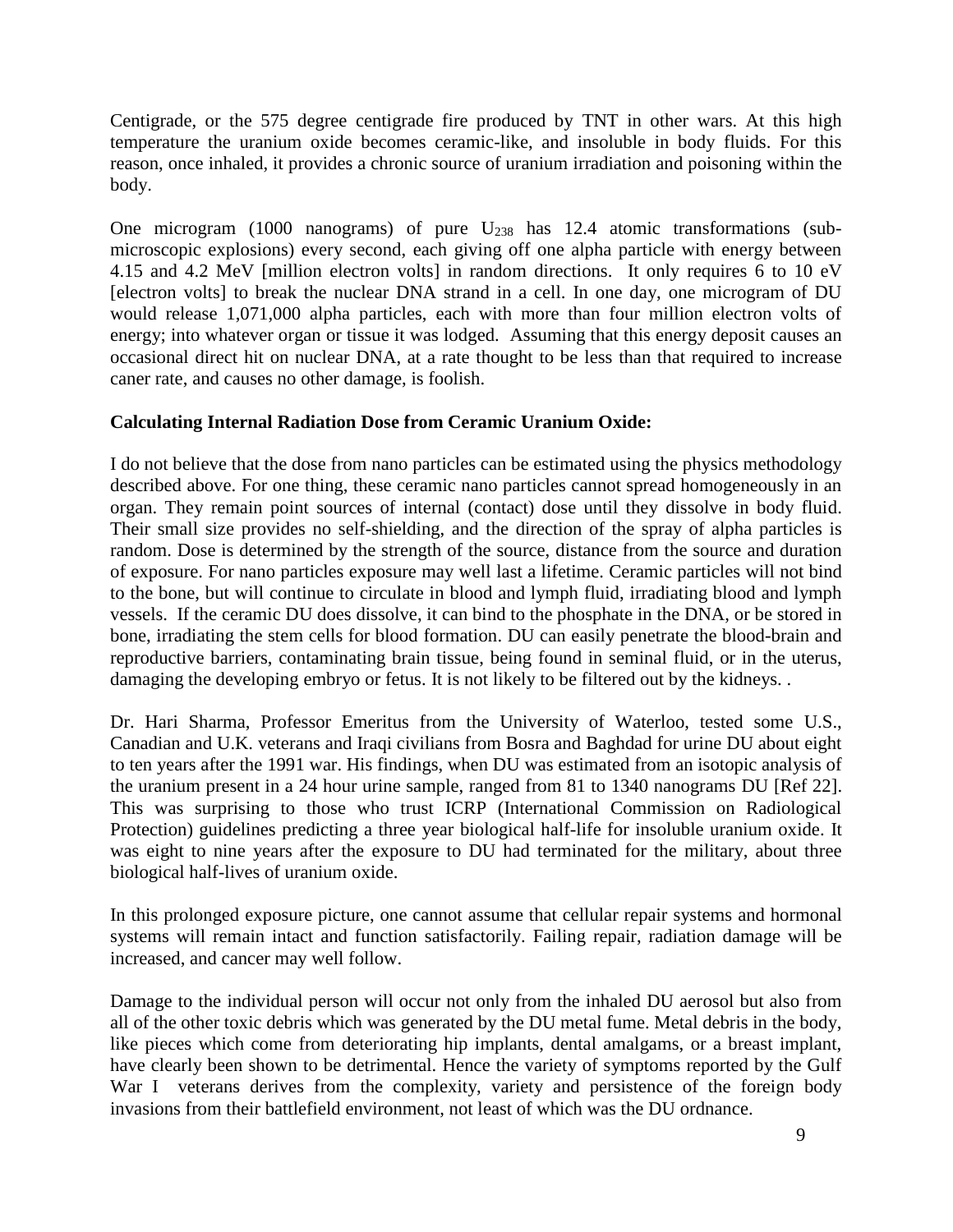#### **Conclusion:**

The problems of Gulf War Syndrome are too complex to use a reductionist methodology to extract the toxic effect of one single component, even DU. This is true for several reasons, not least of which is increased free radicals, heavy metal toxicity, the complexity and sensitivity of cellular reactions, damaged organelles, dysfunctional enzymes and hormones, all occurring simultaneously. The mathematical methodology used by physicists is inappropriate for an insoluble nano particle such as the ceramic DU imbedded in this toxic soup. Mathematical calculation of the risk of cancer death, is likely irrelevant given the various cancer mechanisms not incorporated into the mathematics. For veterans, with illnesses resulting from internal contamination and multiple cellular dysfunction problems, trying to live normally and support their families, this radiation physics prediction of low cancer death risk is likely irrelevant. However, regulators will take the mathematical prediction very seriously when awarding compensation! Veterans need to understand what happened to them and what can be done to improve their situation. They need medical, financial and political help.

I hope that some remedies will soon be found, but while waiting, I would suggest nature's own detoxifying method be used. Nature cleanses the soil with distilled water, evaporated by the sun and condensed in the clouds, falling as rain. Using distilled water for drinking could provide some relief to Gulf War veterans, as it did for many atomic veterans in the 1950s and 1960s. Resupplying the body's protein loss would also be helpful. Undenatured whey products can be taken to replace proteins, and stressing zinc, calcium and magnesium products in the diet would clearly help.

Serious questions about the legality of DU as used in war, will also need answers. These cannot be answered by a mathematical calculation of the risk of cancer as a first cause of death. In other words, a "trivial" number of cancer deaths caused, will not make this weapon acceptable to the Geneva Protocols.

DU powder produces an invisible metal fume. It is a violation of the **Geneva Protocol on the use of Gas** (metal fumes constitute a gas) **in War**, Geneva 1925, which was ultimately signed, with reservation (i.e. use for crowd control) by President Ford for the U.S. 22 January 1975. This Protocol was proclaimed in the U.S. on 29 April 1975. The U.K. signed this Protocol on 9 April 1930. The commitment to this Geneva Protocol was clearly known by the U.S. and U.K. prior to the 1991 war against Iraq.

The legality arguments can be left to lawyers. However, biochemical processes and not mathematical formula must be the foundation of the legal claim of harm.

Clearly DU is partially responsible for a series of biochemical events which are significantly harmful to human beings. The damage is indiscriminate, mindless of national affiliation, age or gender. In other words, DU is a weapon of indiscriminative destruction which even destroys ones own military. It renders the post-war civilian environment hazardous for many years to come, similar to land mines.

I will close with the wise words of Nicholas Lemann:

Reductionism ignores or under-rates interactional processes apart from billiard ball- $_{\rm 10}$ "The preferred method of the reductionist project is analysis into component unit parts.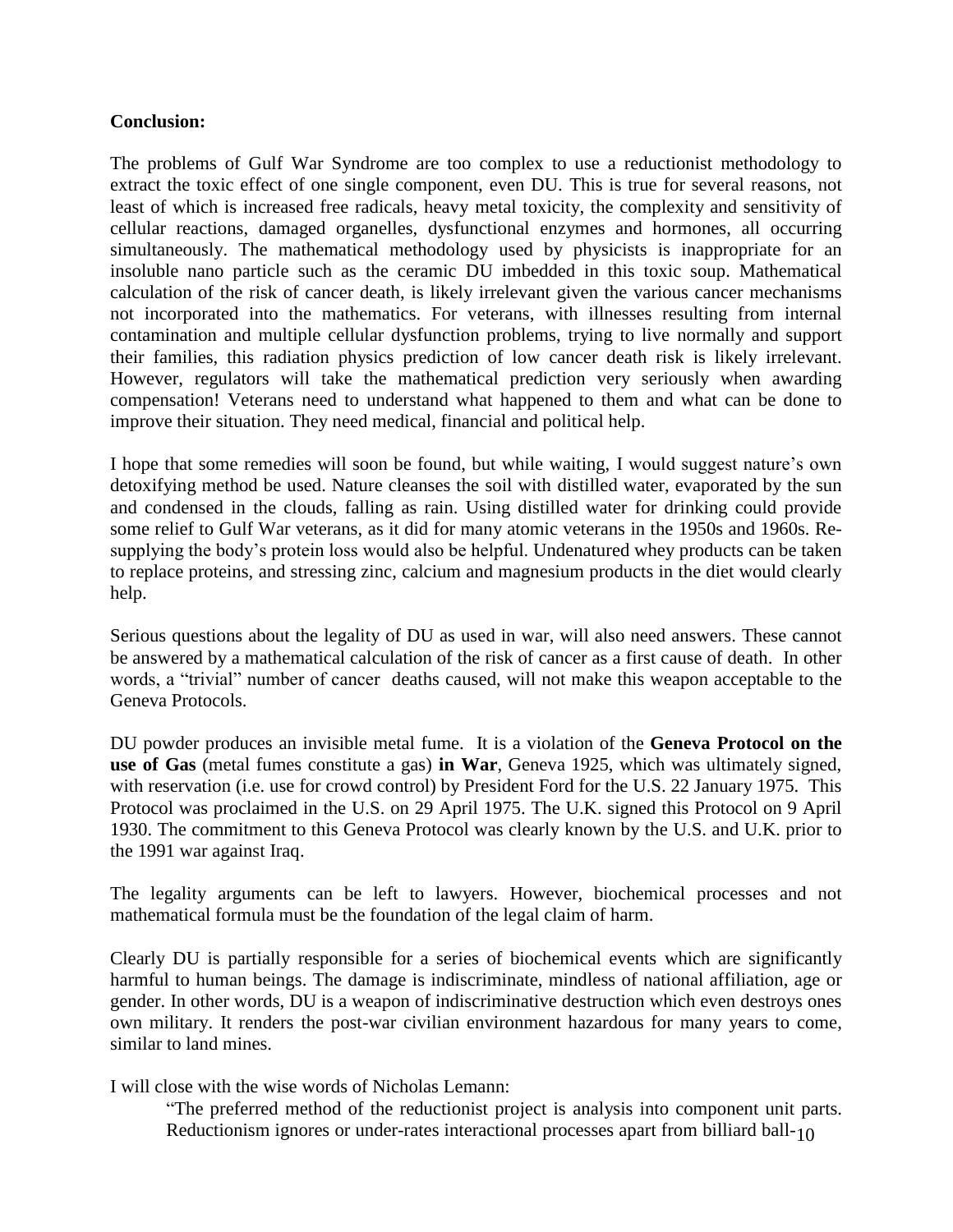like encounters between two or more distinct bodies. So, it ignores dynamic, interactional processes which entail reciprocal or mutual determinations. It prefers linear explanations of phenomena like "the central dogma" of modern biology that DNA determines RNA which determines protein, a process represented by a series of arrows. Reductionism stands opposed to field and systems theories which are concerned with the properties of the whole and which consider the whole more than the sum of its parts. It tends to sidestep scientific problems involving functional interrelationships, for example, phenomena best explained as the result of a confluence of forces, or as the result of contingency rather than an iron-clad causality. [Ref. 23]

### **References:**

- 1. "Scientific Progress in Understanding Gulf War Veterans' Illnesses: Report and Recommendations." Research advisory Committee on Gulf War Veterans' Illness. September 2004.
- 2. ibid. Ref 1.
- 3. Schrodinger, E, "What is Life?", Cambridge University Press, Cambridge, London, UK.
- 4. "A New Understanding of Protein Mutation Folds", by P.Michael Conn and Jo Ann Janovick, American Scientist 93, 314-321.
- 5. "Beyond the Signaling sequence: Protein routing in health and disease", Castro-Fernandez, c., G. Maya-Nunez and P.M. Conn, Endocrine Review 26 (3), 2005.
- 6. *"*Neuroinflammatory aberrations of arachidonate pathway in ALS", in *Arachidonate Pathway in ALS, by* Kenneth Hensley, Ph.D. Oklahoma Medical Research Foundation, Oklahoma City , OK
- 7. "Radiosensitivity Mechanisms at Low Doses: Inflammatory Responses to MicroGray Radiation Levels in Human Blood", Michael G. Vicker, International Perspectives in Public Health, 9:4-20, 1993.
- 8. Health Canada fact sheet on Aluminum.
- 9. Mechanisms of Aging and Development, 98:95-111 (1997) and Annals of Neurology 31:119-130 (1992).
- 10. "Mitochondrial Medicine", by R. Luft and B.R. Landau, Journal of Internal Medicine 238:405-421 (1995).
- 11. Andrew P. Somlyo and Avril V. Somlyo . "Signal transduction by G-proteins, Rhokinase and protein phosphatase to smooth muscle and non-muscle myosin II.. The Journal of Physiology, 522 **(**2**):** 177-185**,** 2000**.**
- 12. Communication with Dr. Fred Millar, Environmental Policy Institute.
- 13. "Uric acid, a peroxynitrite scavenger, inhibits CNS inflammation, blood-CNS barrier permeability changes, and tissue damage in a mouse model of multiple sclerosis", by D.C. Hooper, G.S. Scott et al., The Federation of American Societies of Experimental Biology Journal, 14: 691-698, 2000.
- 14. "Nitration and Inactivation of Manganese superoxide dismutase in chronic rejection of human renal allografts", Proceedings of the National Academy of Sciences (USA) 93(21):11853-11858 (1996).
- 15. Journal of Internal Medicine 238:405-421 (1995).
- 16. *A Review of the Scientific Literature as it Pertains to Gulf War Illness,* Volume 7: Depleted Uranium, by Naomi H. Harley et al. published by RAND, Santa Monica, 1999.
- 17. "The Metabolism of ceramic and non-ceramic forms of uranium dioxide after deposition in the rat lung" Stradling GN, et al. National Radiation Protection Board, Chilton, Didcot, Oxon UK, Human Toxicology Vol.7(2): 133-139, March 1988.